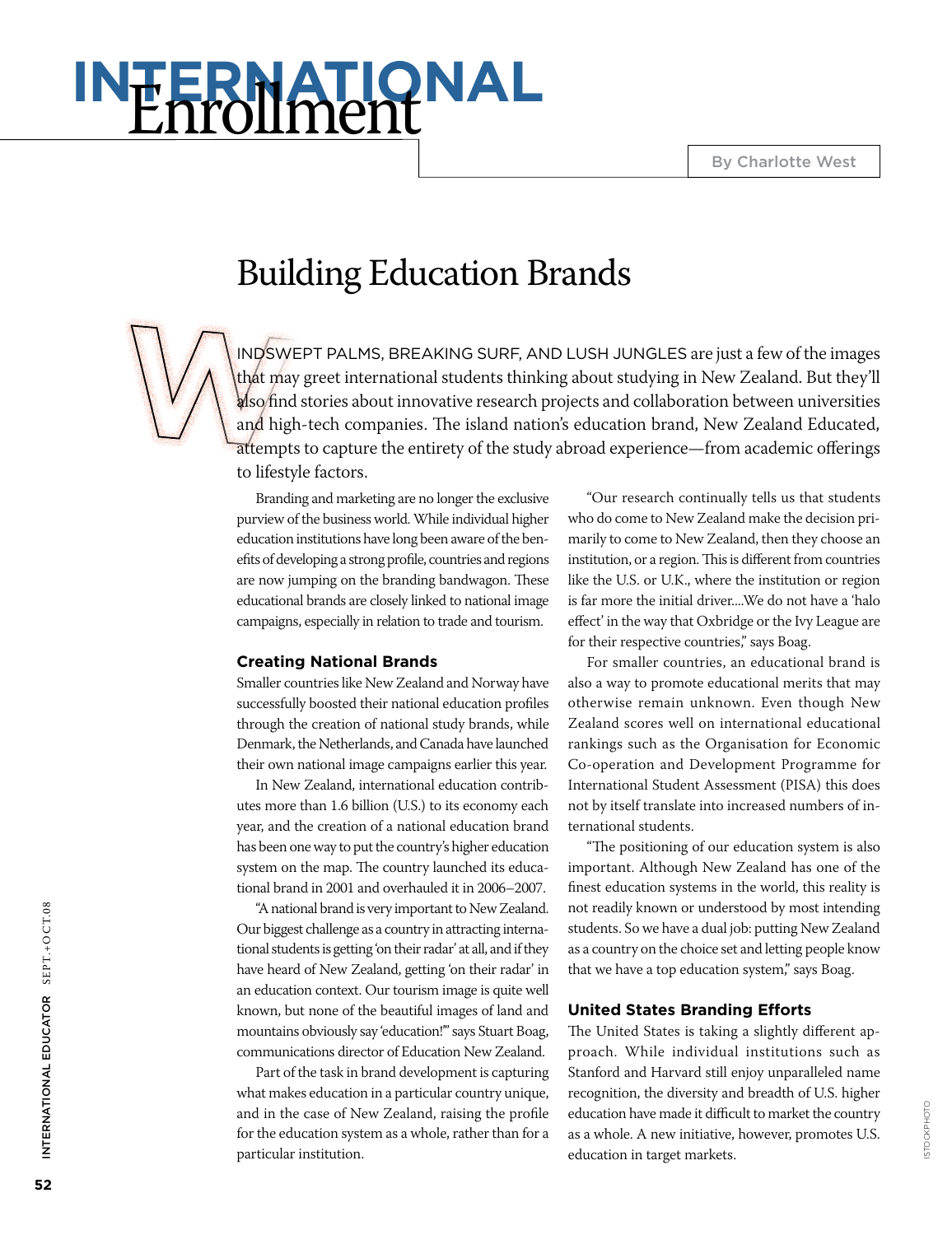In November 2006 the United States launched its first "Electronic Education Fair"—a multimedia campaign including television documentaries featuring the testimonials of current students and a Web portal—in China, the second largest market for U.S. educational exports. The initiative was the outcome of the University President's Summit on International Education in January 2006, where university officials called on the U.S. government to play a greater role in the promotion of U.S. education abroad.

Alexander C. Feldman, senior advisor to the under secretary for International Trade at the U.S. Department of Commerce, says that while the United States already does a lot to promote U.S. education abroad, this is the first major marketing campaign it has launched. "This is really the first major marketing campaign that the U.S. has undertaken in a sort of concerted way, using television, the Internet, DVDs, and on-theground activities to really focus our efforts on spreading the word to students internationally that America's doors continue to be open," he says.

And China is just the beginning. In December 2007, a similar campaign was rolled out in India, which is the leading country of origin for international students in the United States, with more than 83,000 students on U.S. campuses.

#### **Destinations by State**

In addition to increased efforts on the national level, individual states are promoting themselves as education abroad destinations. Indiana, for instance, broadcasts the benefits of its educational system under the brand of "Destination Indiana," which was formed by the International Trade Division of the Indiana Department of Commerce and the Indiana Consortium for International Programs. There are more than 30 member institutions across the state.

"We wanted to better market our tertiary institutions in Indiana...[because] international students frequently look to the east and west coasts," says Hugh McGuigan, chair of Destination Indiana



**Branding and marketing are no longer the exclusive purview of the business world. While individual higher education institutions have long been aware of the benefits of developing a strong profile, countries and regions are now jumping on the branding bandwagon.** 

and director of international studies at Valparaiso University.

"Indiana exports many products worldwide. Education is one of them. When the consortium was formed [in 2001], it was decided that we could market ourselves better as a consortium than as individual universities—strength in numbers," he says.

As part of the cons ortium, member institutions have participated in recruiting trips together and hosted EducationUSA advisers prior to NAFSA's annual conference for a minicollege fair and school visits. Another initiative, the Live Video College Fair, put member insti-

tutions in touch with advising centers in the Middle East and Indonesia.

"Destination Indiana has really allowed us to extend the network of recruitment opportunities to attract students as well as chances

to do some service-oriented projects," says Marty Bennett, treasurer for Destination Indiana and director of international services at Ball State University.

However, McGuigan is quick to point out that the consortium is a complement to the marketing done by individual institutions. "Destination Indiana is just one tool that all of the schools are linked to. Each school does its own thing. Only a small percentage of our recruiting initiatives are related to Destination Indiana," he says.

Whatever the tools used, the state is doing something right. According to the Institute of International Education's (IIE) *Open Doors* data, between 2002–03 and 2006–07, Indiana has risen from number 13 to number 10 as the most popular destination state in the United States for foreign students.

# **Regional Brands in Other Countries**

The United States is not the only country where states have made efforts to promote themselves as study abroad destinations. In Germany the southwestern state of Baden-Württemberg is marketing itself as one of the country's premier study destinations.

Ullrich Mack, head of the division for education and research at Baden-Württemberg International, says they have been involved with marketing the region as an economic hub for almost 25 years, and the



educational brand was a natural extension. "We have really developed a brand as one of the most dynamic economic regions of Germany, and we wanted to extend this brand to the field of higher education and research," he says.

Educational marketing began in 2005 and

activities include the creation of Web sites and other promotional materials, as well as participation in international education fairs. As in Indiana, it may also be a case of strength in numbers.

 SEPT.+OSEPT.+OCT.08 INTERNATIONAL EDUC ator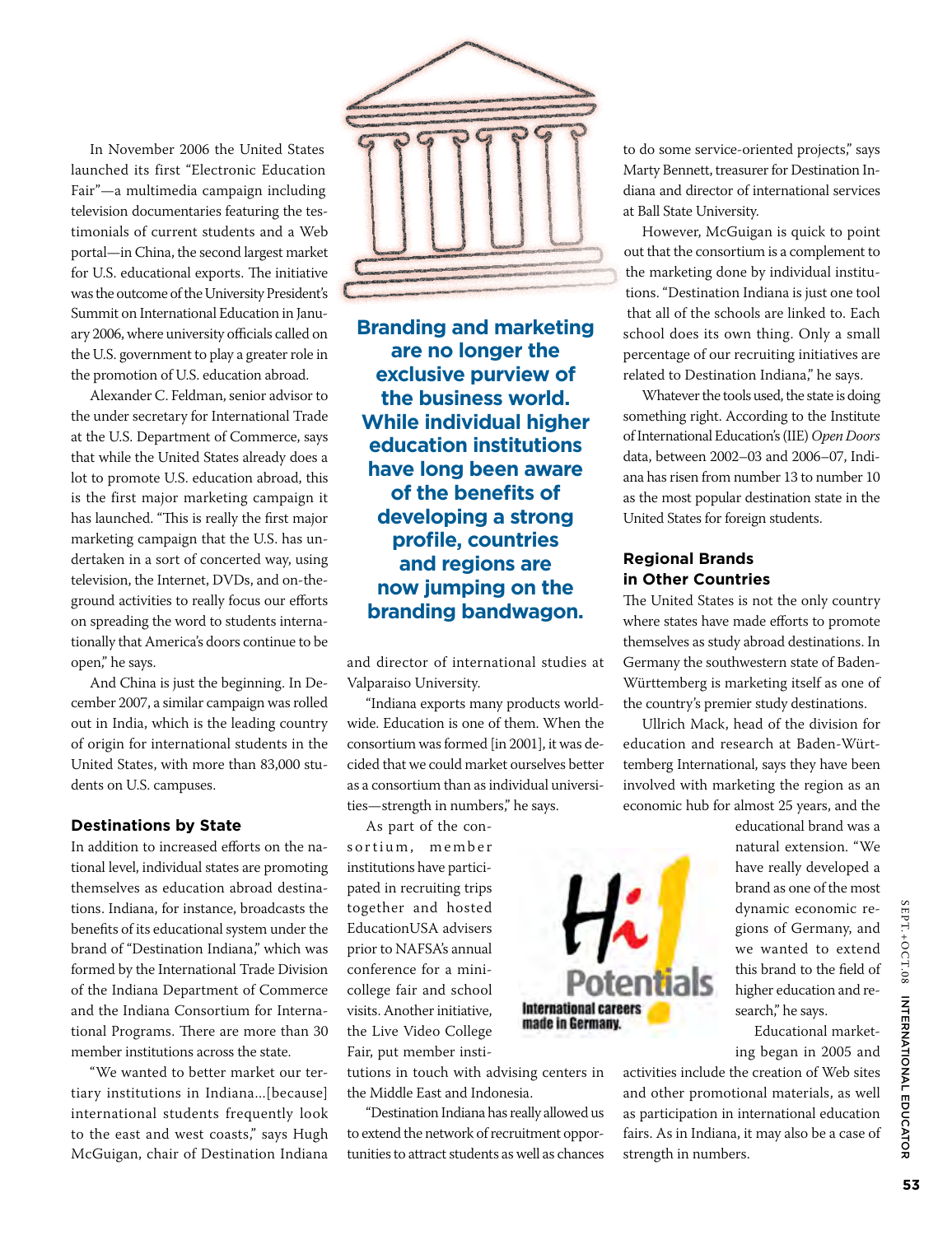"Baden-Württemberg is the state in Germany that has the largest number of institutions of higher education so it's really worth doing marketing on the regional level," Mack says.

## **Is Regional Branding Always a Good Idea?**

However, a representative of the German Academic Exchange Service (DAAD), the national body tasked with promoting German higher education abroad, wonders if regional

marketing really makes sense in the German context. "We've been charged to run a nationwide campaign, and of course the states (*länder*) are free to run their own programs. While joining efforts at the state and federal level makes sense, branding tertiary education abroad is only efficient on an

institutional and a national level. These states are known inside of Germany, but it is very difficult to get that message across abroad," says Alexander Haridi, desk officer within the DAAD marketing department.

DAAD, originally a scholarship-granting organization, has only been involved with marketing since 2000. "Historically, it is important to see that higher education has been viewed as a public commodity. That's why we are sort of latecomers on the international level. Up to the late 1990s, international exchange was seen as a part of our cultural activities, but not as a part of the economic realm. Then the analysis changed and we have been involved with actively marketing our education system for the last eight or nine years," Haridi says.

Germany is not the only European country where marketing activities have only recently taken off. Among the Nordic countries, Norway is at the front of the pack with the development of its higher education brand, "Look up—study in Norway." Bente Gundersen, adviser for international promotion at the Norwegian Centre for International Cooperation in Higher Education (SIU), says the brand was launched in 2005, primarily targeting European and North American students.

The brand platform involves two values: accessibility and interaction. "The concept underlying everything is accessibility. As an international student, you have easy access to everything: the university, your professors, and the local community. Interaction refers to the short distance between professors and students, a focus on teamwork, and the sharing of knowledge," Gundersen says.

Marketing materials include word pairs

such as "Study/Play," "Aspire/Inspire," and "Future/ Now" that emphasize both the educational and lifestyle aspects of higher education in Norway.

Gundersen says that creating a national brand is not about money as the issue of charging tuition fees for international students has

not been on the Norwegian political agenda. Furthermore, she says the recruitment aim is about attracting quality, not quantity.

"We believe that international academic mobility and internationalization enhance the quality of higher education and research.

Hence, our main reasons to attract foreign students, researchers, and faculty members are not economic,

but they are built on a belief that internationalization increases the quality of higher education and research," she says.

"Promotional activities are seen as a necessary response to the increased competition between countries to attract the talented students. Furthermore, there seems to be growing awareness that we have to be a part of the global education market if we want to participate in internationalization."

# **Branding for Profit and Altruism in the United Kingdom**

The United Kingdom, on the other hand, has seen a successful marriage of for-profit education and more altruistic goals such as increased international cooperation. "There

**Part of the task in brand development is capturing what makes education in a particular country unique, and in the case of New Zealand, raising the profile for the education system as a whole, rather than for a particular institution.**

is an economic value, and that's certainly not being criticized, because I think we are doing [marketing] in a way that is not focusing simply on that. We're not just doing it in terms of reaping the monetary benefits, but we are really internationalizing our educational offer," says Andrew King, assistant director of the Education UK Marketing Division of the British Council.

Britain has one of the more well-known educational brands, Education UK, developed under the auspices of the British Council. After the success of its educational marketing campaign launched in 1999, the British Council redeployed its brand in 2006 following research on the effect of culture on communication about education.

King says that one of the cornerstones of the Education UK DENMARK brand has been a message framework

> that captures both the "factual elements" and "emotional values" of British education. "We are also trying to identify what is really distinctive about the UK offer. Part of it is really focusing on the fact that we are trying to position ourselves as a very innovative study destination, but also one that is steeped in history," he says.

## **More Nations Start Education Brands**

Several countries are just about to jump on the branding bandwagon. Canada unveiled its new national brand at the NAFSA conference in Washington in May 2008. A national brand has been controversial in the past because higher education is under the